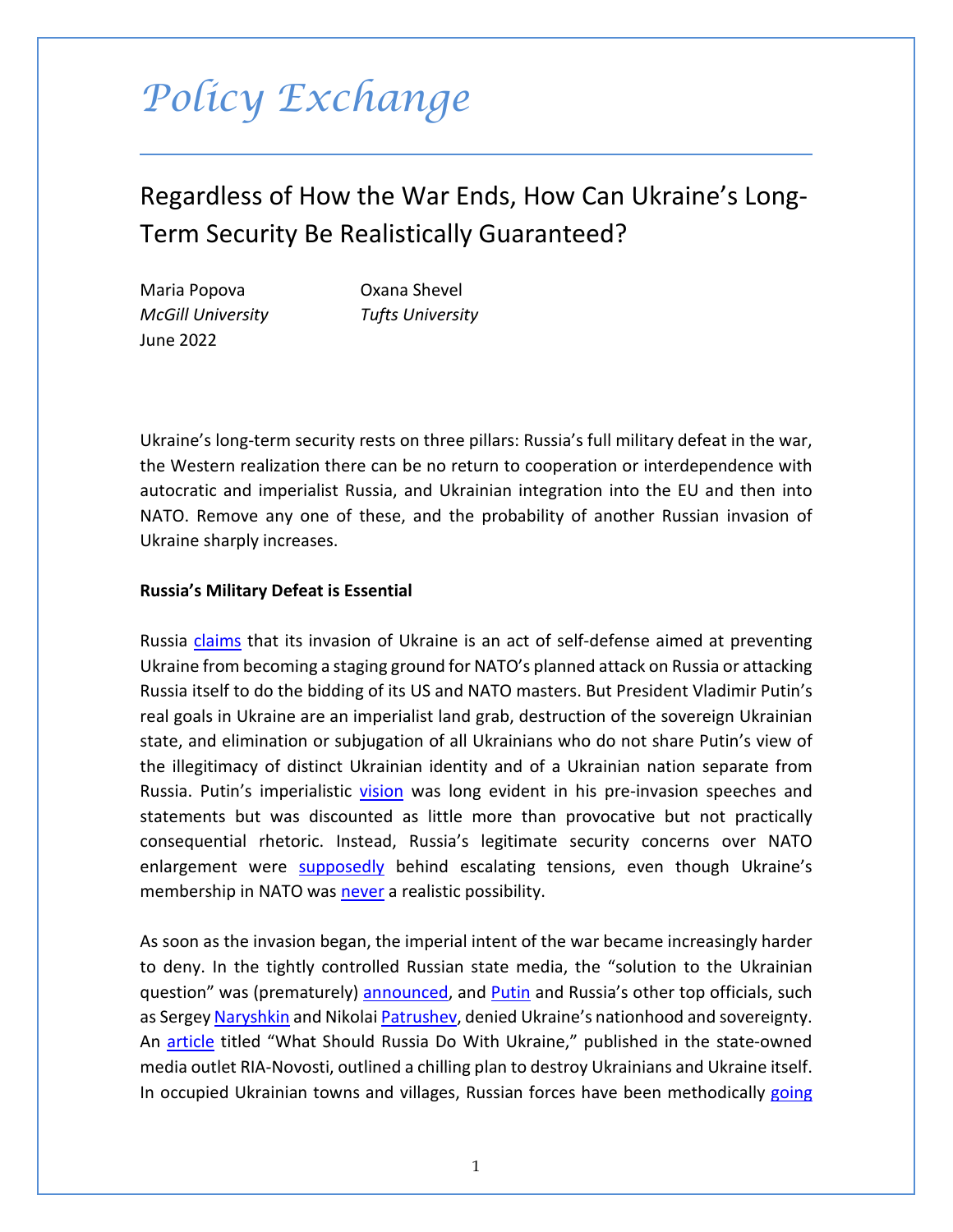[after](https://www.understandingwar.org/backgrounder/russian-offensive-campaign-assessment-april-27) pro-Ukrainian activists, including teachers of Ukrainian language and history (subjects that the occupying "authorities" are also planning to [remove f](https://www.pravda.com.ua/news/2022/04/28/7342734/)rom school curriculums). They are set to destroy symbols of Ukraine's distinctiveness, such as ["wrong"](https://gur.gov.ua/content/okupatsiini-viiska-vyluchaiut-ta-znyshchuiut-ukrainsku-literaturu-ta-pidruchnyky-istorii.html) history books in libraries, [monuments,](https://firstregion.com.ua/novyny-hersonshhyny/u-hersoni-okupanty-znyaly-prapor-ukrayiny-z-pamyatnyka-geroyam-nebesnoyi-sotni/?utm_source=rss&utm_medium=rss&utm_campaign=u-hersoni-okupanty-znyaly-prapor-ukrayiny-z-pamyatnyka-geroyam-nebesnoyi-sotni) and even Ukrainian language [signs](https://www.facebook.com/julia.kovalenko.1426) in classrooms. With those detained, tortured, and murdered under the occupation accused of being "Nazis," and mounting [evidence](https://www.vox.com/23017838/international-criminal-court-icc-putin-war-crimes) of systematic murder, forced [deportations](https://news.yahoo.com/russia-claims-deported-over-million-194837950.html) to Russia, and [plans](https://dilo.net.ua/novyny/vyvezenyh-do-rosisyi-ukrayinskyh-ditej-vyrishyly-navchyty-rosijskoyi-movy-stvoryvshy-spetstabory/) for "re-education" and Russification of deported Ukrainian children led some scholars of genocide to **conclude** that Russia's actions in Ukraine show the intent to destroy the Ukrainian nation, thus fitting the international legal definition of genocide.

As abhorrent and irrational as Putin's worldview regarding Ukraine may seem, this is the reality within which the war is fought. As long as Russia remains undefeated militarily and continues to pursue its objectives in Ukraine, this will mean the destruction of Ukrainian identity and a system of terror against the Ukrainian people on whatever territory Russia manages to control, with a permanent threat of further aggression and piece-meal annexation. Therefore, security for Ukraine can be achieved only if Putin is clearly denied his goals in Ukraine—now and going forward. The West should not contemplate a middleof-the-road settlement or an off-ramp at the expense of Ukraine's territorial losses. Territorial concessions will condemn numerous Ukrainians to the brutal and genocidal occupation regime, drive others from their homes, show Putin that he can partially achieve and "get away" with his imperialist goals, and only embolden further territorial grabs in the future.

Ukraine is not asking Western democracies to fight for it but is asking for heavy weapons to enable its army to liberate territories seized by Russia. Some in the West [fear](https://www.politico.eu/article/germany-chancellor-olaf-scholz-nuclear-war-tanks-heavy-weapons-ukraine-russia-invasion/) that supplying offensive weapons to Ukraine could put the West in direct confrontation with Russia, leading to a nuclear war. We should not assume that Russia will escalate to a nuclear confrontation if it is denied its goals in Ukraine. Nuclear deterrence works both ways. Russia knows that a nuclear confrontation with NATO would bring the war to Russia's territory. Putin is unlikely to go that far as this move would be riskier for the survival of his regime than fighting a conventional war outside its borders. In addition, Russia has already shown that it recognizes military failures and adjusts its behavior when it is effectively challenged. The failed attempt to capture Kyiv quickly led to a scaled-down goal of "liberating" Donbas (and possibly achieving a land bridge to Crimea). This does not mean that the broader vision vis-a-vis Ukraine changed, but Russia's adaptation, when faced with effective resistance rather than appeasement, gives a good indication that Putin will not risk a suicidal move such as a nuclear strike against the West.

In the short term, security for Ukraine means Russian defeat on the battlefield by making war so costly that Russia is forced to withdraw from the territories it invaded since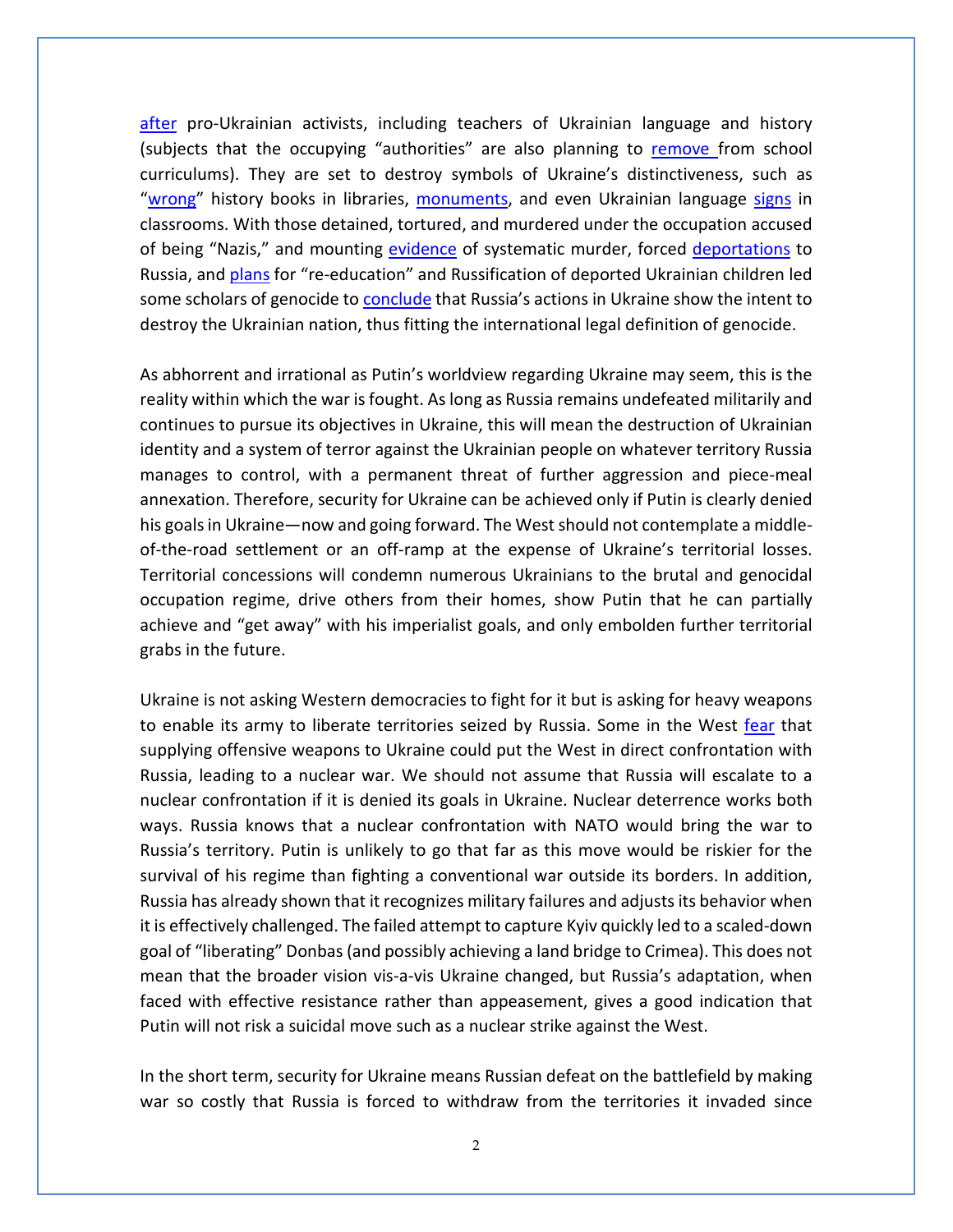February. This can be achieved through a combination of additional and more lethal military aid to Ukraine and more comprehensive sanctions on Russia. While affirming its sovereignty within its internationally recognized borders, it may be wise for Ukraine to stop short of attempting to reclaim Crimea militarily, even though, as **Petro Burkovskyi** and **Olexiy Haran** note, not pursuing liberation of all internationally recognized Ukrainian territory could be a hard sell domestically in Ukraine and would also delay the punishment of Russian war criminals. If anything has the potential to trigger nuclear escalation, a military attack on Crimea is the most likely scenario because of the strategic importance of the Black Sea Fleet to Russia.

President Volodymyr Zelensky [signaled t](https://www.newsweek.com/where-putin-zelensky-are-open-compromise-deal-end-war-1692987)hat Ukraine will not use military force to return Crimea, and to negotiate over the status of Donbas, given the region's "complexities." Repelling Russian forces from all of the Donbas would be harder to achieve militarily than pushing them out from the newly occupied territories. After eight years of Russian control, reincorporating the Donetsk and Luhansk "people's republics" would present unique challenges given in and out-migration influenced by political preferences, [passportization,](https://huri.harvard.edu/news/new-tcup-report-passportization-diminished-citizenship-rights-and-donbas-vote-russia%E2%80%99s) and systematic targeting of pro-Ukrainian residents—al[l resulted](https://www.washingtonpost.com/politics/2022/04/15/russia-ukraine-donbas-donetsk-luhansk-public-opinion/) in a less pro-Ukrainian population. The status of Crimea and the Donetsk and Luhansk "people's republics" (DPR and LPR) as they existed before the February 2022 invasion could thus be resolved by non-military means at a future date.

What these solutions would look like would depend on what happens in Russia domestically. If Putin holds on to power, the pre-February status quo may persist—with Russia de-facto controlling Crimea and DPR and LPR but Ukraine and the rest of the world not recognizing the legality of the annexation and independence. A post-Putin Russia may be open to other possibilities. But until that happens, Ukraine should not be denied EU and NATO entry because it does not control these territories. NATO should acknowledge that these territories are not disputed but occupied. Russia has no legitimate claim to them but took control over them in the 2014 aggression.

#### **The West Should Not Return to Pre-War Cooperation with Russia**

Former German Chancellor Schroder [recently argued](https://www.thetimes.co.uk/article/gerhard-schroeder-defends-lucrative-work-for-russian-energy-giants-572fss035) that Russia is too important to be isolated politically or economically in the long run. Many in the West [agree](https://www.ft.com/content/5e357d9e-6717-4091-a7db-fe43bdbdab1d) with him, even if they are not as vocal about it for now as Ukraine fights for its independence. However, Ukraine's (and Europe's) long-term security requires the rejection of this notion and the realization that as long as Russia remains governed by an autocrat and wedded to an imperialist reading of its history, it will remain a threat to its neighbors and stability in Europe. A new Iron Curtain needs to descend to guard against this Russia. Russia should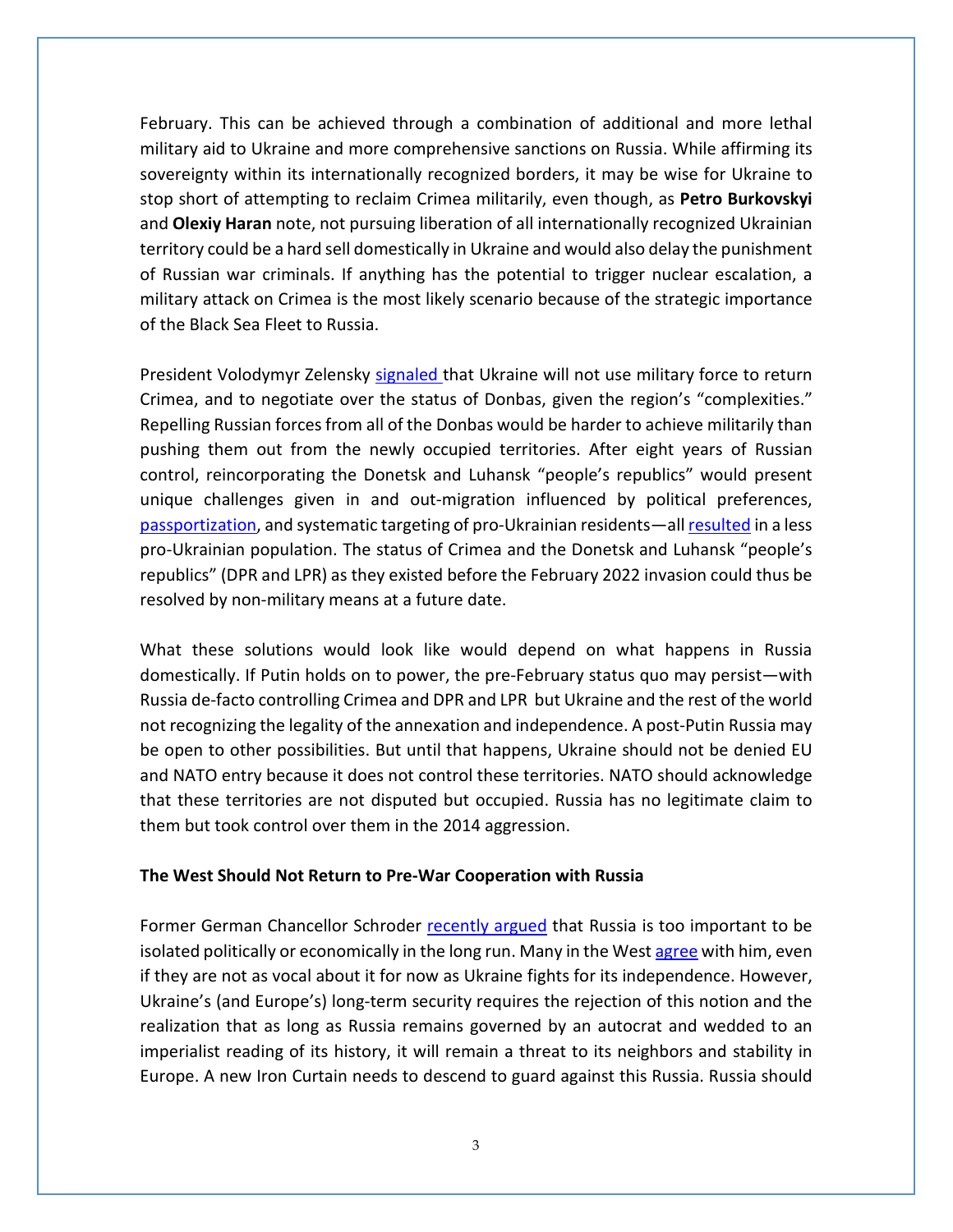be isolated and contained for as long as it takes for Russian society to bring about regime change and democratization.

#### **Moscow Incessantly Rebuffed the West**

For the last 22 years, the West has pursued cooperation and economic interdependence with increasingly autocratic Russia. As Putin turned to domestic repression in the 2000s to consolidate his grip on power, starting with the Khodorkovsky trial, followed by Anna Politkovskaya's murder, Litvinenko's poisoning, and Magnitsky's death in custody, Western leaders lectured about democracy and human rights, but cooperation with Russia continued on the international level as the US spearheaded a confrontation with the Axis of Evil. The West also welcomed Russian oligarchs and their businesses. After Russia's 2008 invasion of Georgia and the recognition of Georgian territory as independent Russia-backed statelets, the West did not respond firmly but instead walked back on plans to welcome Georgia and Ukraine into NATO. Moreover, during Dmitry Medvedev's term in the presidency, the US attempted a re-set of cooperation with Russia, which included accelerating Russia's accession to the WTO and cooperation on the management of the global financial crisis. In 2011-2012, Germany pursued Nord Stream 1, which increased Europe's energy dependence on Russia, just as the Russian regime stepped up repression against domestic opposition through the Bolotnaya prosecutions of protestors, the Pussy Riot case, and anti-LGBTQ legislation and foreign agents' legislation.

After the 2014 invasion of Ukraine, the US and Europe imposed some sanctions on Russia but continued to hope to engage in constructive cooperation and did not reverse economic interdependence policies. France and Germany entered the Normandy format with Russia, accepting the false premise that Russia was simply a mediator between the Ukrainian government and Ukrainian separatists in Donbas when, in fact, Russia had been the *instigator* of the Donbas insurgency. The initial sanctions package was gradually watered down, and Germany proceeded with Nord Stream 2, which would only enhance European dependence on Russian gas. Through the years, European governments largely turned a blind eye to [Russia's interference](https://www.epde.org/en/news/details/new-epde-publication-russian-interference-and-where-to-find-it.html) in their domestic democratic process and to highly probable attempted and successful assassinations of opponents of the Putin regime (Chechen defectors, former spies, opposition oligarchs, and arms dealers) in European cities. The policy of cooperation and interdependence, despite escalating Russian domestic repression and international aggression, failed to nudge Russia to respect international norms and commit to stability in Europe. On the contrary, it gave Putin a sense of impunity and set the stage for the February 2022 invasion of Ukraine.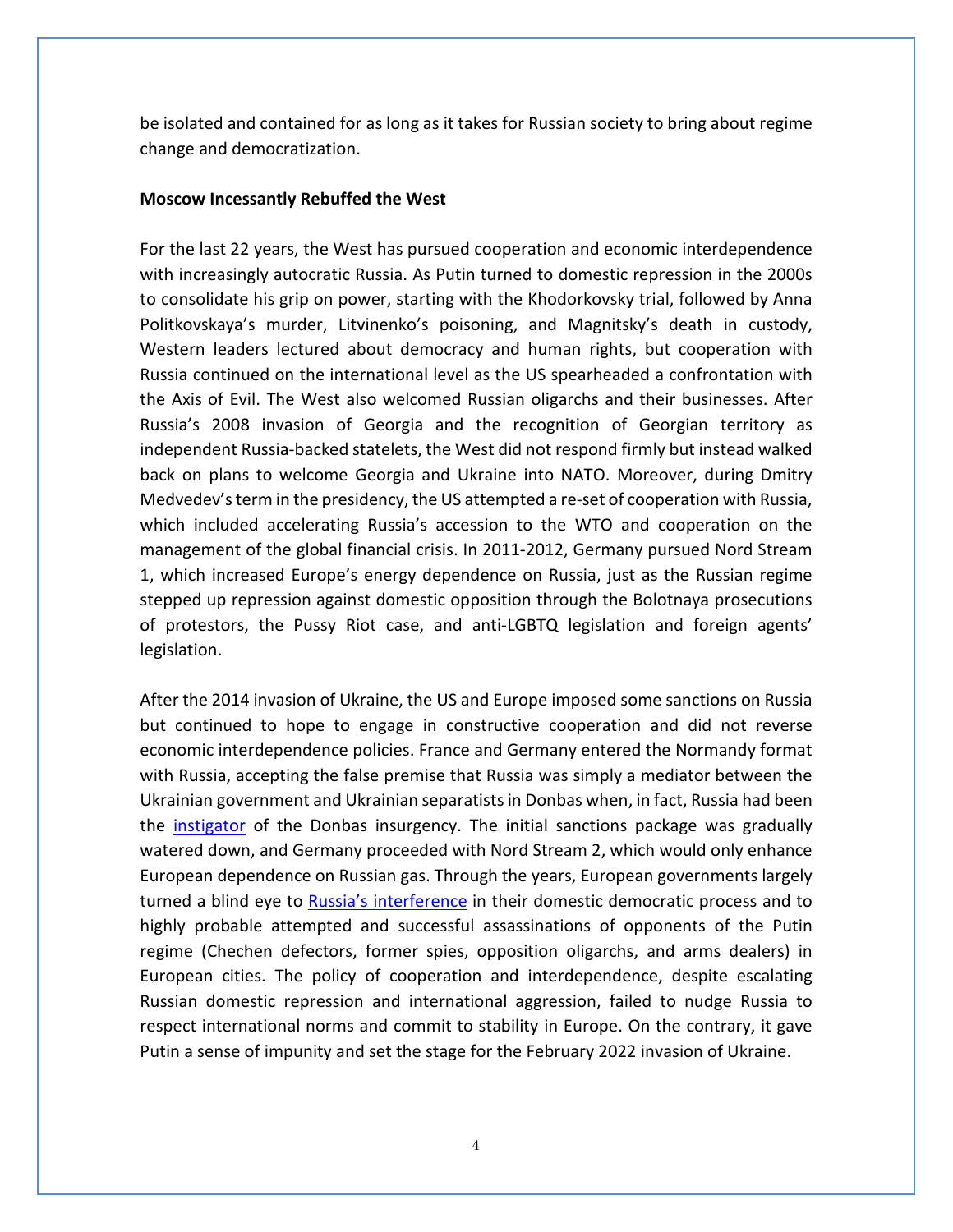If Ukraine's security is going to be guaranteed in the long run, European and NATO allies have to change course and pursue a policy of containment of autocratic Russia, which would weaken it militarily and diplomatically. US Secretary of Defense Austin stated this goal as a way of ending the war on Ukraine, and the policy needs to persist even after hostilities are over. The following measures are recommended.

- The sanctions package should remain in place until Russia withdraws from all Ukrainian territory, even if the extent of sanctions could vary to reflect the extent of a Russian withdrawal.
- The international community should work with Ukraine to investigate and document Russian war crimes and genocidal actions and bring the perpetrators to justice in an international tribunal.
- Europe should wean itself off of Russian oil and gas and pursue alternative energy sources.
- Western democracies should adopt stricter policies aimed at preventing Russian interference in their domestic politics.
- Party financing rules should preclude Russian funds from going to local political actors.
- Media regulators and domestic security agencies should enforce closer monitoring to prevent the spread of Russian disinformation narratives in Western media.
- International organizations where Russia occupies positions of power should consider ways of limiting its role and impact on policies.
- Russian citizens who want to defect from autocratic Russia should be welcome as they were during the Cold War, but steps should be taken to prevent wealthy Russians from maintaining parallel lives in Russia and in the West.
- Diplomatic efforts should focus exclusively on preventing nuclear escalation rather than on re-engaging Russia.

The goal of Russia's containment is not a revenge for its 2022 aggression. Without sustained containment, Russia would again perceive the West as weak, which could fuel not only another attempted invasion further into Ukraine but also aggressive moves against other states near Russia's borders and Western-style democracies anywhere.

## **Ukraine Should be Integrated into the EU and NATO**

Meanwhile, as the West works to contain Russia, Ukraine should be gradually integrated into the EU and NATO. Short-term security might be achieved through a roadmap to EU accession. Ukraine's integration into the EU can proceed at a pace that accommodates the massive reconstruction that has to take place and the continuation of domestic reforms essential to successful EU integration. Our assessment of Ukraine's reforms since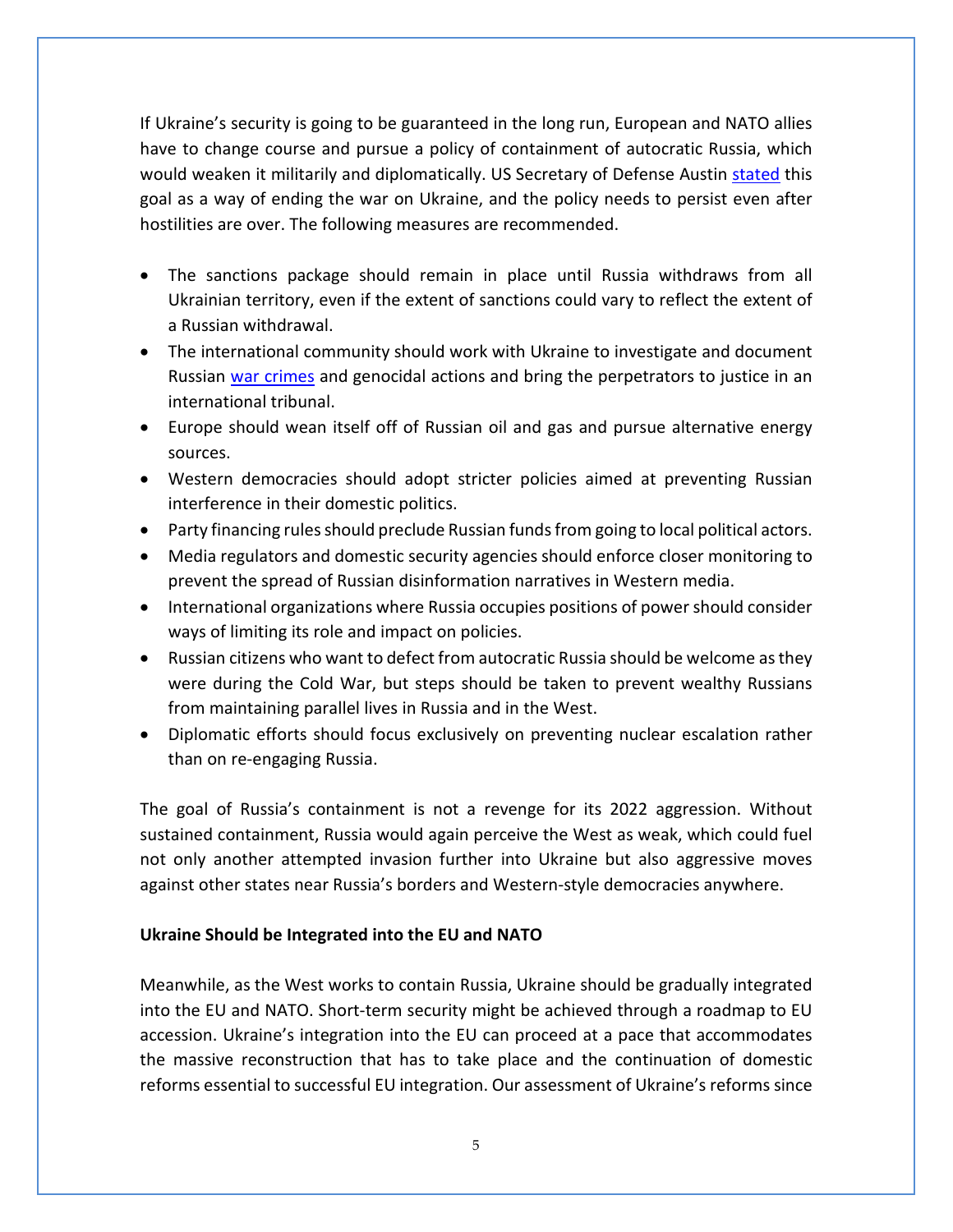2014 is somewhat more positive than **Paul D'Anieri's**, who states that Ukraine achieved only as much as needed to keep the aid coming. While more reforms are needed, Ukraine significantly curtailed corruption and improved the rule of law since 2014 thanks to an active civil society, which worked well with the international community to both push and pull the government to implement reforms. After the war, we expect that political will in the government will increase as well. Ukraine has a functioning democracy, which withstood hostile attacks by Russia through disinformation and direct political interference for eight years. Ukraine managed to maintain competitive media space and freedom of speech while working to reduce the pernicious effects of Russian propaganda. It safeguarded the political rights of pro-Russian citizens and parties and allowed them full access to the electoral process, even as, we now find out, some of them were working directly with Russia to undermine Ukrainian sovereignty. Ukraine has demonstrated strong state capacity during the war, resilient and trusted local government institutions and a vibrant civil society that works effectively with the state. All this bodes well for postwar democratic governance. Being formally on the path to EU membership as an EU candidate state will further safeguard against any democratic backsliding. Ukraine's European integration will show that Ukraine has earned its place among Western democracies, which will reduce the possibility of renewed Russian aggression.

Long-term security for Ukraine can only be achieved through NATO membership, not through alternatives to NATO membership. If Ukraine is not in NATO, NATO will not give Article-5 like guarantees to Ukraine. Security guarantees that, in practice, do not offer collective defense in case of future aggression would be insufficient as they would leave Ukraine vulnerable if Russia were to attack again. **D'Anieri** argues that a credible commitment by the West to resupply Ukraine with weapons in case of another Russian attack may be enough to guarantee Ukrainian security long-term. **Mariya Omelicheva** proposes that Ukraine build up its defense capabilities through military reforms and Western help, which would deter Russia from another attack. **Haran** and **Burkovskyi** suggest that a NATO-enforced no-fly zone could be negotiated. We agree that all these strategies would help increase Ukraine's security, but ultimately we think they are halfway measures that are high-risk for Ukraine and insufficient to guarantee Ukraine's security over the long term.

Russia's February 2022 invasion involved a major Russian miscalculation both of Ukraine's military capabilities and of western support for Ukraine. The success of the abovementioned measures relies heavily on Russia's ability to update and learn from this war. But we think that the risk that Russia would misread the West's commitment or Ukraine's readiness again is significant. Without a major game-changer like NATO membership, Russia may again think that it is ready to crush Ukraine's resistance and push the West towards compromise in a few years. Furthermore, Russia has demanded that Ukrainian